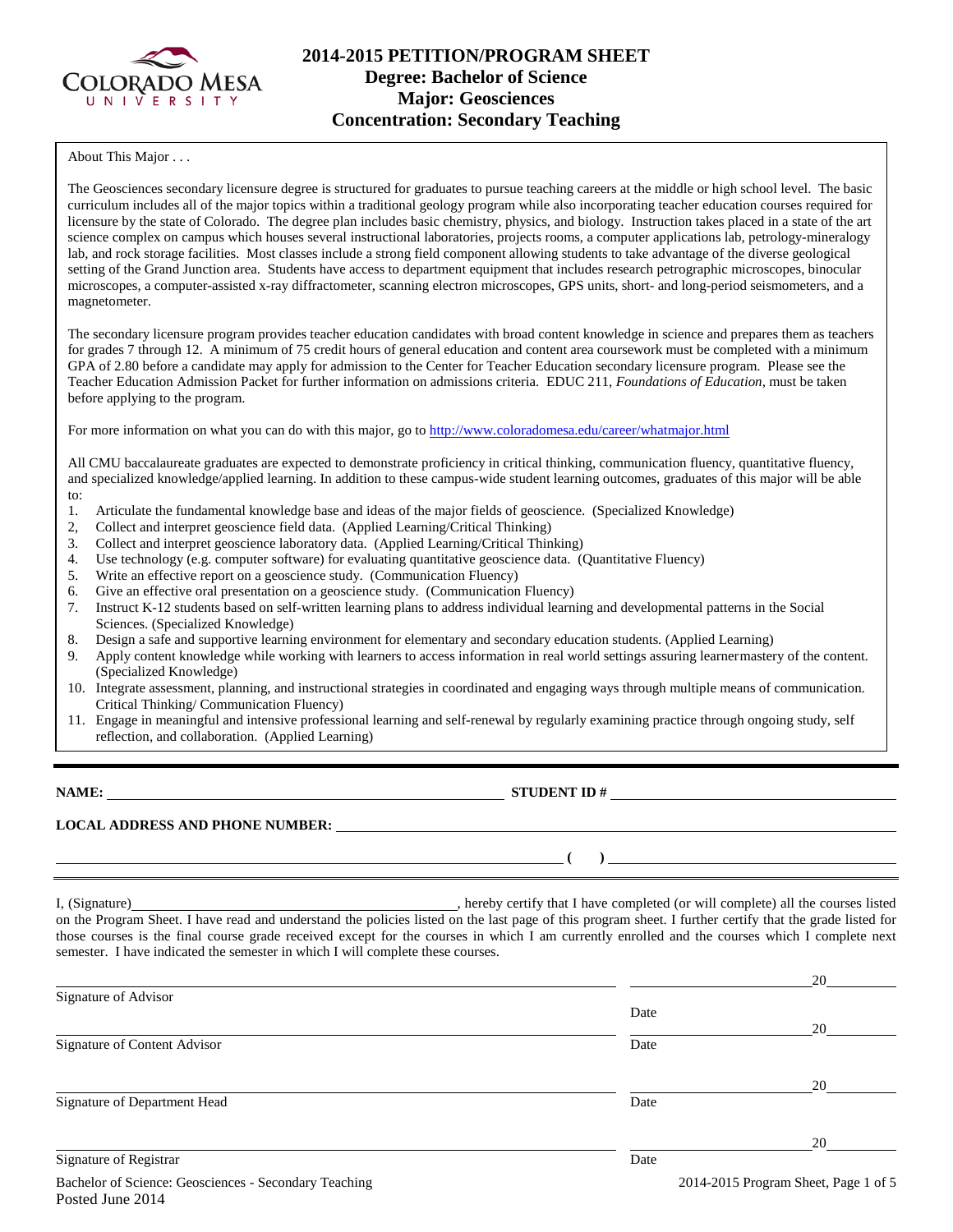### **Students should work closely with a faculty advisor when selecting and scheduling courses prior to registration.**

Degree Requirements:

- 126 semester hours total (Students must complete a minimum of 30 of the last 60 hours of credit at CMU, with at least 15 semester hours in major discipline courses numbered 300 or higher).
- 40 upper division credits (A minimum of 15 taken at the 300-400 course levels within the major at CMU).
- Pre-collegiate courses (usually numbered below 100) cannot be used for graduation.
- A cumulative grade point average of 2.8 or higher must be maintained for content courses and overall GPA.
- A "C" or higher is required in all major and foundation courses.
- **All EDUC prefix courses must be completed with a grade of B or better**
- A student must follow the CMU graduation requirements either from 1) the program sheet for the major in effect at the time the student officially declares a major; or 2) a program sheet for the major approved for a year subsequent to the year during which the student officially declares the major and is approved for the student by the department head. Because a program may have requirements specific to the degree, the student should check with the faculty advisor for additional criteria. It is the student's responsibility to be aware of, and follow, all requirements for the degree being pursued. Any exceptions or substitutions must be approved by the student's faculty advisor and Department Head.
- When filling out the program sheet a course can be used only once.
- See the "Undergraduate Graduation Requirements" in the catalog for additional graduation information.
- Students must PASS the PLACE or PRAXIS II exam in the content area prior to beginning the internship. Also, ALL other coursework toward the degree must be successfully completed prior to the internship.

**GENERAL EDUCATION REQUIREMENTS** (31 semester hours) See the current catalog for a list of courses that fulfill the requirements below. If a course is on the general education list of options and a requirement for your major, you must use it to fulfill the major requirement and make a different selection within the general education requirement.

| Course No Title |  | Sem.hrs Grade Term/Trns |
|-----------------|--|-------------------------|
|-----------------|--|-------------------------|

| <b>English</b> (6 semester hours, must receive a grade of "B" or better and |  |   |  |  |  |
|-----------------------------------------------------------------------------|--|---|--|--|--|
| must be completed by the time the student has 60 semester hours.)           |  |   |  |  |  |
| ENGL 111 English Composition                                                |  | 3 |  |  |  |
| <b>ENGL 112 English Composition</b>                                         |  | 3 |  |  |  |

Math: (3 semester hours, must receive a grade of "C" or better, must be completed by the time the student has 60 semester hours.) MATH 113 College Algebra 4\* \*3 credits apply to the General Ed requirements and 1 credit applies to Foundation Courses

\_\_\_\_\_\_ \_\_\_\_ \_\_\_\_\_\_\_\_\_\_\_\_\_\_\_\_\_\_\_\_\_\_\_\_ \_\_\_\_ \_\_\_\_\_ \_\_\_\_\_\_\_\_

\_\_\_\_\_\_ \_\_\_\_ \_\_\_\_\_\_\_\_\_\_\_\_\_\_\_\_\_\_\_\_\_\_\_\_ \_\_\_\_ \_\_\_\_\_ \_\_\_\_\_\_\_\_

**Humanities** (3 semester hours)

**Social and Behavioral Sciences** (6 semester hours) PSYC 233 Human Growth & Development 3

\_\_\_\_\_\_ \_\_\_\_ \_\_\_\_\_\_\_\_\_\_\_\_\_\_\_\_\_\_\_\_\_\_\_\_ \_\_\_\_ \_\_\_\_\_ \_\_\_\_\_\_\_\_ (PSYC 233 required with a grade of "B" or better) GEOG 103 recommended

**History** (3 semester hours) HIST \_\_\_\_ \_\_\_\_\_\_\_\_\_\_\_\_\_\_\_\_\_\_\_\_\_\_\_\_ \_\_\_\_ \_\_\_\_\_ \_\_\_\_\_\_\_\_

**Fine Arts** (3 semester hours)

Course No Title Sem.hrs Grade Term/Trns

**Natural Sciences** (7 semester hours, one course must include a lab) BIOL 105 Attributes of Living Systems 3 BIOL 105L Attributes of Living Systems 1 \_\_\_\_\_\_ \_\_\_\_ \_\_\_\_\_\_\_\_\_\_\_\_\_\_\_\_\_\_\_\_\_\_\_\_ \_\_\_\_ \_\_\_\_\_ \_\_\_\_\_\_\_\_

#### **OTHER LOWER DIVISION REQUIREMENTS** (6 semester hours)

|          | <b>Kinesiology</b> (3 semester hours) |  |
|----------|---------------------------------------|--|
| KINE 100 | Health and Wellness                   |  |
| KINA 1   |                                       |  |
| KINA 1   |                                       |  |

**Applied Studies** (3 semester hours) SPCH 102 Speechmaking 3 (SPCH 102 Required with a grade of "B" or better)

### **FOUNDATION COURSES** (17 semester hours)

| <b>1 OCTABLE FOR COUNSE</b> (17 SUINSNOT HOURS) |   |  |
|-------------------------------------------------|---|--|
| CHEM 131 General Chemistry                      |   |  |
| CHEM 131L General Chemistry Lab                 |   |  |
| PHYS 101 Elementary Astronomy                   | 3 |  |
| PHYS 111 General Physics                        |   |  |
| PHYS 111L General Physics Lab                   |   |  |
| *MATH 113 College Algebra                       |   |  |
| MATH 130 Trigonometry                           | 3 |  |
|                                                 |   |  |

# **GEOLOGY – LEADING TO SECONDARY TEACHING**

**LICENSURE MAJOR REQUIREMENTS** (40 semester hours)

A "C" or higher is required in all major courses.

### **Required Core Courses** (40 semester hours)

|                  | *Choose either GEOL 103 or GEOL 104 |   |  |
|------------------|-------------------------------------|---|--|
| *GEOL            |                                     | 3 |  |
| GEOL 111         | Principles of Physical Geology      | 3 |  |
| <b>GEOL 111L</b> | Principles of Physical Geology      |   |  |
|                  | Lab                                 | 1 |  |
| <b>GEOL 112</b>  | Principles of Historical Geology3   |   |  |
| GEOL 112L        | Principles of Historical Geology    |   |  |
|                  | Lab                                 | 1 |  |
| <b>GEOL 202</b>  | Introduction to Field Studies       | 3 |  |
| <b>GEOL 204</b>  | Computer Applications in            |   |  |
|                  | Geology                             | 3 |  |
| <b>GEOL 250</b>  | <b>Environmental Geology</b>        | 3 |  |
| <b>GEOL 301</b>  | <b>Structural Geology</b>           | 3 |  |
| GEOL 301L        | <b>Structural Geology Lab</b>       | 1 |  |
| <b>GEOL 331</b>  | Crystallography & Mineralogy        | 3 |  |
| GEOL 331L        | Crystallography & Mineralogy        |   |  |
|                  | Lab.                                | 1 |  |
| <b>GEOL 340</b>  | Igneous and Metamorphic             |   |  |
|                  | Petrology                           | 3 |  |
| GEOL 340L        | Igneous and Metamorphic             |   |  |
|                  | Petrology Lab                       |   |  |
| <b>GEOL 402</b>  | Applications of Geomorphology3      |   |  |
| GEOL 402L        | Applications of Geomorphology       |   |  |
|                  | Lab                                 |   |  |
| <b>GEOL 444</b>  | Sedimentology and Stratigraphy3     |   |  |
| GEOL 444L        | Sedimentology and Stratigraphy      |   |  |
|                  | Lab                                 | 1 |  |
|                  | <b>Electives</b> (3 semester hours) |   |  |
|                  |                                     |   |  |
|                  |                                     |   |  |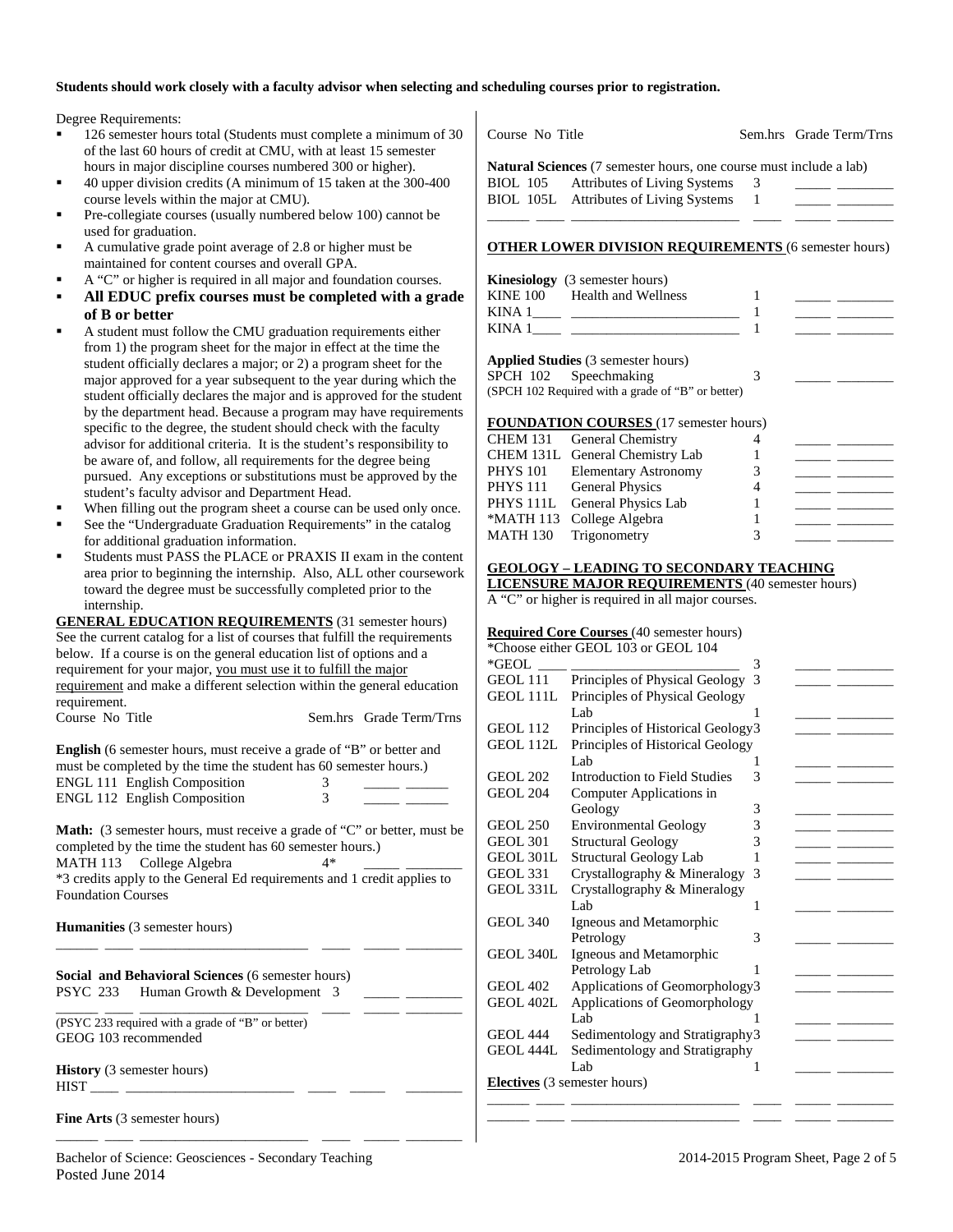## **Secondary Education Requirements** (29 Semester Hours)

\***Prerequisites:** ENGL 111, ENGL 112, SPCH 102, PSYC 233, EDUC 211 (all with a grade of B or better), MATH 113 or higher (with grade of C or higher, Declared major in Geology – Leading to Secondary Teacher Licensure and formal acceptance to the Teacher Education Program

| Course No Title     |                                                       |    | Sem.hrs Grade Term/Trns |                                          |
|---------------------|-------------------------------------------------------|----|-------------------------|------------------------------------------|
| EDUC <sub>211</sub> | <b>Foundations of Education</b>                       | 2  |                         | 20 Field Experience Hours                |
| $EDUC 342*$         | Pedagogy & Assessment:                                |    |                         |                                          |
|                     | Secondary/K-12                                        | 3  |                         | 20 Field Experience Hours                |
| $EDUC 343*$         | <b>Teaching to Diversity</b>                          | 3  |                         | 20 Field Experience Hours                |
| $EDUC 442*$         | Integrating Literacy Across the                       |    |                         |                                          |
|                     | Curriculum                                            | 4  |                         | 60 Field Experience Hours                |
| <b>EDUC</b> 497*    | Content Methodology                                   |    |                         |                                          |
|                     | Practicum                                             | 3  |                         | 80 Field Experience Hours with EDUC 497D |
|                     | EDUC 497D <sup>**</sup> Methods of Teaching Secondary |    |                         |                                          |
|                     | Science                                               | ↑  |                         |                                          |
|                     | EDUC 499G* Teaching Internship and                    |    |                         |                                          |
|                     | Colloquium                                            | 12 |                         | 600 Field Experience Hours               |

Students must PASS the PLACE or PRAXIS II exam in the content area prior to commencing the internship. Also, ALL other coursework toward the degree must be successfully completed prior to the internship.

\*\*This course is only offered in the fall semester. It may be taken with either the 300-level or 400-level EDUC courses but must be taken before the student teaching semester.

\*\*\*All EDUC prefix courses listed above must be completed with a grade of B or better to progress through the program sequence.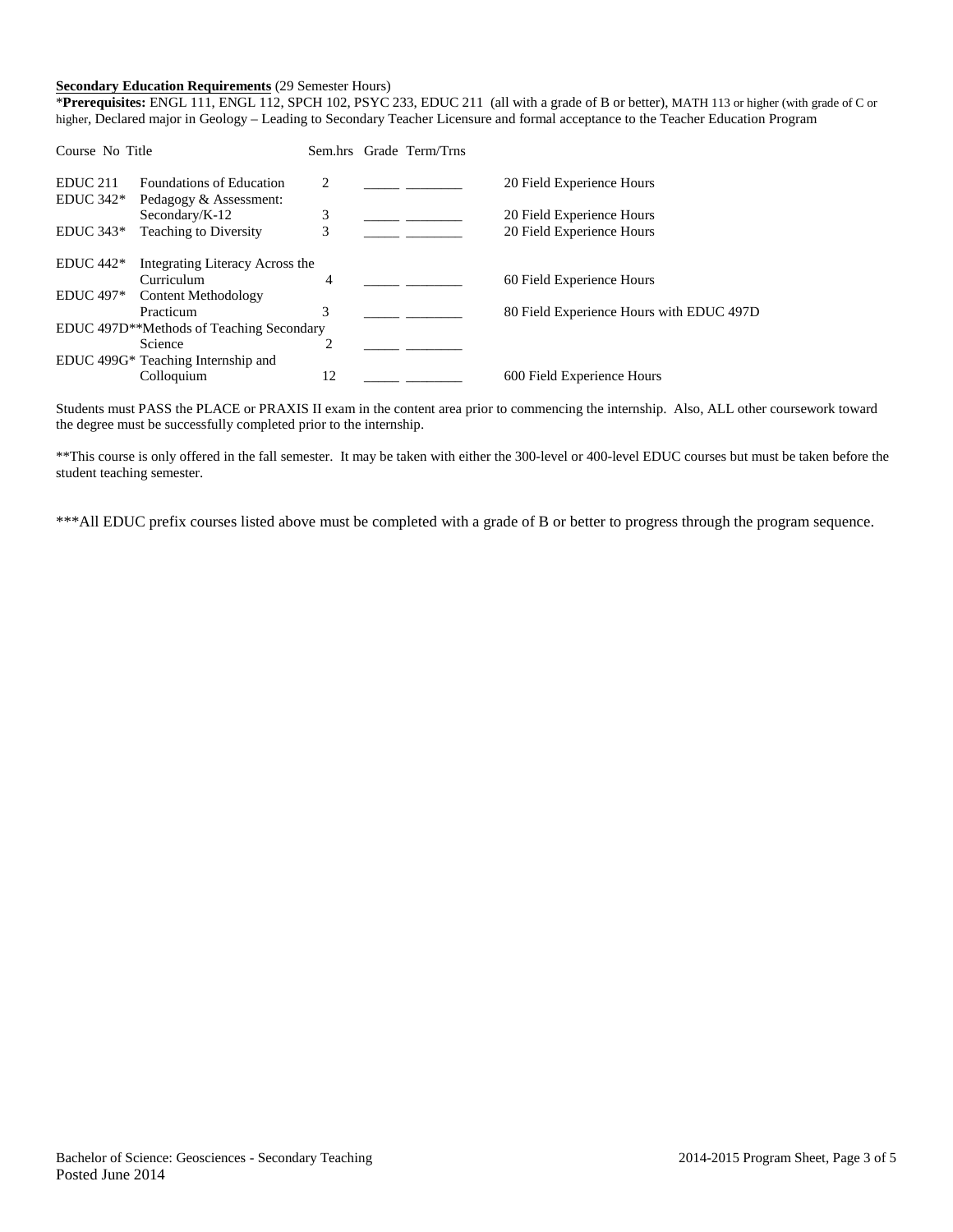# **SUGGESTED COURSE SEQUENCING FOR A MAJOR IN GEOLOGY – LEADING TO SECONDARY TEACHER LICENSURE**

This is a recommended sequence of course work. Certain courses may have prerequisites and/or are only offered during the Fall or Spring semesters. It is the student's responsibility to meet with the assigned advisor and check the 2 year course matrix on the Colorado Mesa website for course availability.

## **FRESHMAN YEAR**

| <b>Fall Semester</b>             |                                                                            | <b>Hours</b>          | <b>Spring Semester</b>             |                                                 | <b>Hours</b>                |
|----------------------------------|----------------------------------------------------------------------------|-----------------------|------------------------------------|-------------------------------------------------|-----------------------------|
| <b>GEOL 103</b>                  | Weather and Climate or                                                     |                       | <b>GEOL 112</b>                    | Principles of Historical Geology                | 3                           |
| GEOL 104                         | Oceanography                                                               | 3                     | GEOL 112L                          | Principles of Historical Geology Lab            | $\mathbf{1}$                |
| <b>GEOL 111</b>                  | Principles of Physical Geology                                             | 3                     | <b>ENGL 112</b>                    | <b>English Composition</b>                      | 3                           |
| GEOL 111L                        | Principles of Physical Geology Lab                                         | $\mathbf{1}$          | <b>MATH 130</b>                    | Trigonometry                                    | $\mathfrak{Z}$              |
| <b>ENGL 111</b>                  | <b>English Composition</b>                                                 | 3                     | <b>PSYC 233</b>                    | Human Growth and Development                    | 3                           |
| <b>MATH 113</b>                  | College Algebra                                                            | $\overline{4}$        | <b>SPCH 102</b>                    | Speechmaking                                    | 3                           |
| <b>KINE 100</b>                  | <b>Health and Wellness</b>                                                 | $\mathbf{1}$          | <b>KINA</b>                        | Activity                                        |                             |
|                                  |                                                                            | 15                    |                                    |                                                 | $\frac{1}{17}$              |
|                                  |                                                                            | <b>SOPHOMORE YEAR</b> |                                    |                                                 |                             |
| <b>Fall Semester</b>             |                                                                            | <b>Hours</b>          | <b>Spring Semester</b>             |                                                 | <b>Hours</b>                |
| <b>GEOL 202</b>                  | <b>Introduction to Field Studies</b>                                       | 3                     | <b>GEOL 204</b>                    | Computer Applications in Geology                | $\mathfrak{Z}$              |
| <b>GEOL 250</b>                  | <b>Environmental Geology</b>                                               | 3                     | <b>BIOL 105</b>                    | Attributes of Living Systems                    | $\ensuremath{\mathfrak{Z}}$ |
| <b>CHEM 131</b>                  | General Chemistry                                                          | 4                     | <b>BIOL 105L</b>                   | <b>Attributes of Living Systems</b>             | $\mathbf{1}$                |
| CHEM 131L                        | General Chemistry Lab                                                      | 1                     | <b>PHYS 101</b>                    | <b>Elementary Astronomy</b>                     | $\mathfrak{Z}$              |
| <b>PHYS 111</b>                  | <b>General Physics</b>                                                     | 4                     | <b>General Education Fine Arts</b> |                                                 | 3                           |
| PHYS <sub>111L</sub>             | General Physics Lab                                                        | $\perp$               |                                    | General Education Social/Behavioral Science     |                             |
|                                  |                                                                            | 16                    |                                    | (GEOG 103 World Regional Geography Recommended) | $\mathfrak{Z}$              |
|                                  |                                                                            |                       | <b>KINA</b>                        | Activity                                        | $\frac{1}{17}$              |
|                                  |                                                                            |                       |                                    |                                                 |                             |
|                                  |                                                                            | <b>JUNIOR YEAR</b>    |                                    |                                                 |                             |
| <b>Fall Semester</b>             |                                                                            | <b>Hours</b>          | <b>Spring Semester</b>             |                                                 | <b>Hours</b>                |
| <b>GEOL 301</b>                  | <b>Structural Geology</b>                                                  | 3                     | <b>GEOL 340</b>                    | Igneous & Metamorphic Petrology                 | 3                           |
| <b>GEOL 301L</b>                 | <b>Structural Geology Lab</b>                                              | $\mathbf{1}$          | GEOL 340L                          | Igneous & Metamorphic Petrology                 | $\mathbf{1}$                |
| <b>GEOL 331</b>                  | Crystallography and Mineralogy                                             | 3                     | <b>GEOL 444</b>                    | Sedimentology and Stratigraphy                  | $\ensuremath{\mathfrak{Z}}$ |
| GEOL 331L                        | Crystallography and Mineralogy lab                                         | 1                     | GEOL 444L                          | Sedimentology and Stratigraphy Lab              | $\,1\,$                     |
|                                  | <b>General Education Natural Sciences</b>                                  | 3                     | <b>EDUC 342</b>                    | Pedagogy/Assessment: Secondary/K-12             | $\ensuremath{\mathfrak{Z}}$ |
| <b>General Education History</b> |                                                                            | $\overline{3}$        | <b>EDUC 343</b>                    | <b>Teaching to Diversity</b>                    | $\overline{3}$              |
| *EDUC 211                        | Foundations in Education                                                   | $\frac{2}{16}$        | Elective                           |                                                 | $\frac{3}{17}$              |
|                                  |                                                                            |                       |                                    |                                                 |                             |
|                                  | **Must be taken prior to acceptance into the Center for Teacher Education. |                       |                                    |                                                 |                             |
|                                  | Offered in summer, fall and spring semesters.                              |                       |                                    |                                                 |                             |
|                                  |                                                                            | <b>SENIOR YEAR</b>    |                                    |                                                 |                             |
| <b>Fall Semester</b>             |                                                                            | <b>Hours</b>          |                                    |                                                 |                             |
| <b>GEOL 402</b>                  | Applications of Geomorphology                                              | 3                     | <b>Spring Semester</b>             |                                                 | Hours                       |
| GEOL 402L                        | Applications of Geomorphology Lab                                          | 1                     | EDUC <sub>499G</sub>               | Teach. Intern/Colloquium: Secondary             | 12                          |

16

 $\overline{12}$ 

\*Only offered in fall

General Education Humanities<br>EDUC 442 Integrating Literacy: Secondary/K-12 Art 4

EDUC 497 Content Methods Practicum 3<br>EDUC 497D\* Methods of Teaching Secondary Science 2 EDUC 497D\* Methods of Teaching Secondary Science 2

Integrating Literacy: Secondary/K-12 Art  $4$